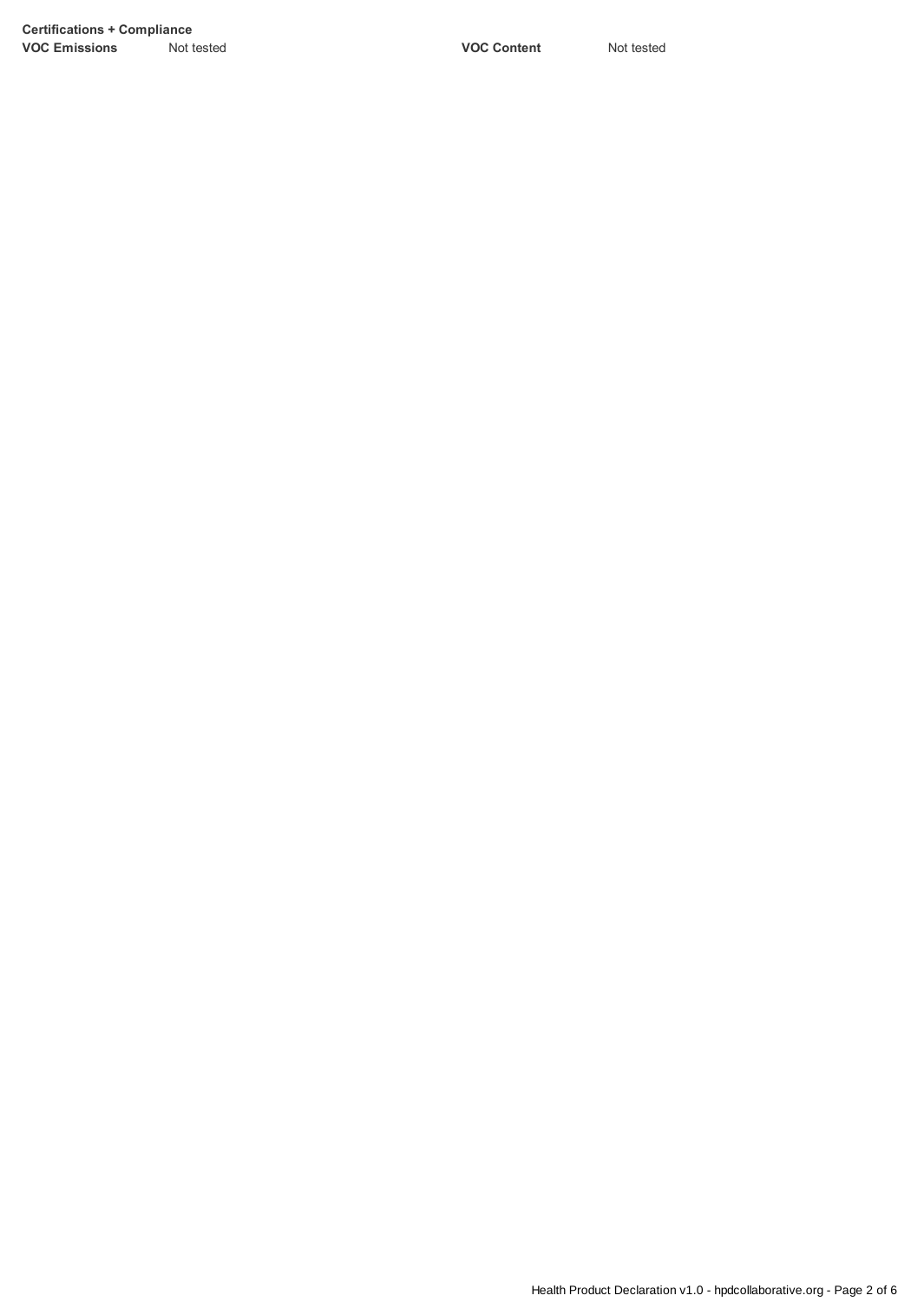The HPD Standard is solely a declaration of product content and direct health hazards associated with exposure to its individual contents. It is not a full assessment of environmental impacts from the life cycle of this product. It is not an assessment of risks associated with actual use of the product. It does not address the potential health impacts of substances used or created during manufacture that do not appear in the final product as residuals, nor substances created during combustion or other degradation processes.

This Health Product Declaration was generated following the requirements of the noted Standard version and is valid for a total of three years after date of issue or three months after a substantive change of product contents occurs. Users should verify that this Health Product Declaration is compliant with the most current version of the HPD Standard. Accuracy of claims made in this Health Product Declaration is the sole responsibility of the listed manufacturer and certifier (if applicable). The HPD Collaborative does not warrant any claim made herein, explicit or implicit. The HPD Standard is an "open standard" developed and managed by the HPD Collaborative, a nonprofit organization. For more information, visit hpdcollaborative.org.

## **CONTENT IN DESCENDING ORDER OF QUANTITY**

All ingredients must be assessed for health warnings against Priority Hazard Lists, regardless of disclosure level.

Priority Hazard Lists and information on the GreenScreen Benchmarks can be found at www.hpdcollaborative.org/hazardlists.

GS: GreenScreen Benchmark; RC: Recycled Content, PC: Post Consumer, PI: Post Industrial (Pre-consumer), BO: Both; Nano: comprised of nanoscale *particles or nanotechnology*

| <b>Name</b>                                            | <b>CAS RN</b>                                                  | % weight                                                              | GS           | RC           | <b>Nano</b>  | Role        |  |
|--------------------------------------------------------|----------------------------------------------------------------|-----------------------------------------------------------------------|--------------|--------------|--------------|-------------|--|
| <b>Hazard A</b>                                        | <b>Warning A</b>                                               |                                                                       |              |              |              |             |  |
| <b>Hazard B</b>                                        | <b>Warning B</b>                                               |                                                                       |              |              |              |             |  |
| <b>Hazard C</b>                                        | <b>Warning C</b>                                               |                                                                       |              |              |              |             |  |
| <b>Hazard D</b>                                        | <b>Warning D</b>                                               |                                                                       |              |              |              |             |  |
| <b>Hazard E</b>                                        | <b>Warning E</b>                                               |                                                                       |              |              |              |             |  |
| <b>Notes</b>                                           |                                                                |                                                                       |              |              |              |             |  |
| <b>Undisclosed (Acrylic</b><br>Polymer)                | Unknown                                                        | 40 - 60 %                                                             |              | $\mathsf{N}$ | $\mathsf{N}$ | Body        |  |
| Unknown                                                | Not disclosed                                                  |                                                                       |              |              |              |             |  |
| Proprietary components are withheld as a trade secret. |                                                                |                                                                       |              |              |              |             |  |
| <b>WATER</b>                                           | 25 - 35 %<br>Flow agent<br>7732-18-5<br>4<br>N<br>$\mathsf{N}$ |                                                                       |              |              |              |             |  |
| None found                                             |                                                                |                                                                       |              |              |              |             |  |
|                                                        | No warnings found on HPD Priority lists                        |                                                                       |              |              |              |             |  |
|                                                        |                                                                |                                                                       |              |              |              |             |  |
| <b>LIMESTONE; CALCIUM</b><br><b>CARBONATE</b>          | 1317-65-3                                                      | $5 - 15%$                                                             | LT-U         | $\mathsf{N}$ | $\mathsf{N}$ | Filler      |  |
| None found                                             | No warnings found on HPD Priority lists                        |                                                                       |              |              |              |             |  |
|                                                        |                                                                |                                                                       |              |              |              |             |  |
| <b>Titanium dioxide</b>                                | 13463-67-7                                                     | $1 - 10 \%$                                                           | $LT-1$       | N            | $\mathsf{N}$ | Colorant    |  |
| CANCER                                                 | NIOSH-C: Occupational carcinogen (also in Prop 65, IARC, MAK)  |                                                                       |              |              |              |             |  |
|                                                        |                                                                |                                                                       |              |              |              |             |  |
|                                                        |                                                                |                                                                       |              |              |              |             |  |
| <b>ETHYLENE GLYCOL</b>                                 | $107 - 21 - 1$                                                 | $1 - 5%$                                                              | $\mathbf{1}$ | ${\sf N}$    | N            | Plasticizer |  |
| DEVELOPMENTAL                                          |                                                                | NTP-OHAaT: A-Clear evidence of adverse developmental toxicant effects |              |              |              |             |  |
| <b>ENDOCRINE</b>                                       | TEDX: Potential Endocrine Disruptor                            |                                                                       |              |              |              |             |  |
| MAMMALIAN                                              | EU R-Phrases: R22: Harmful if swallowed.                       |                                                                       |              |              |              |             |  |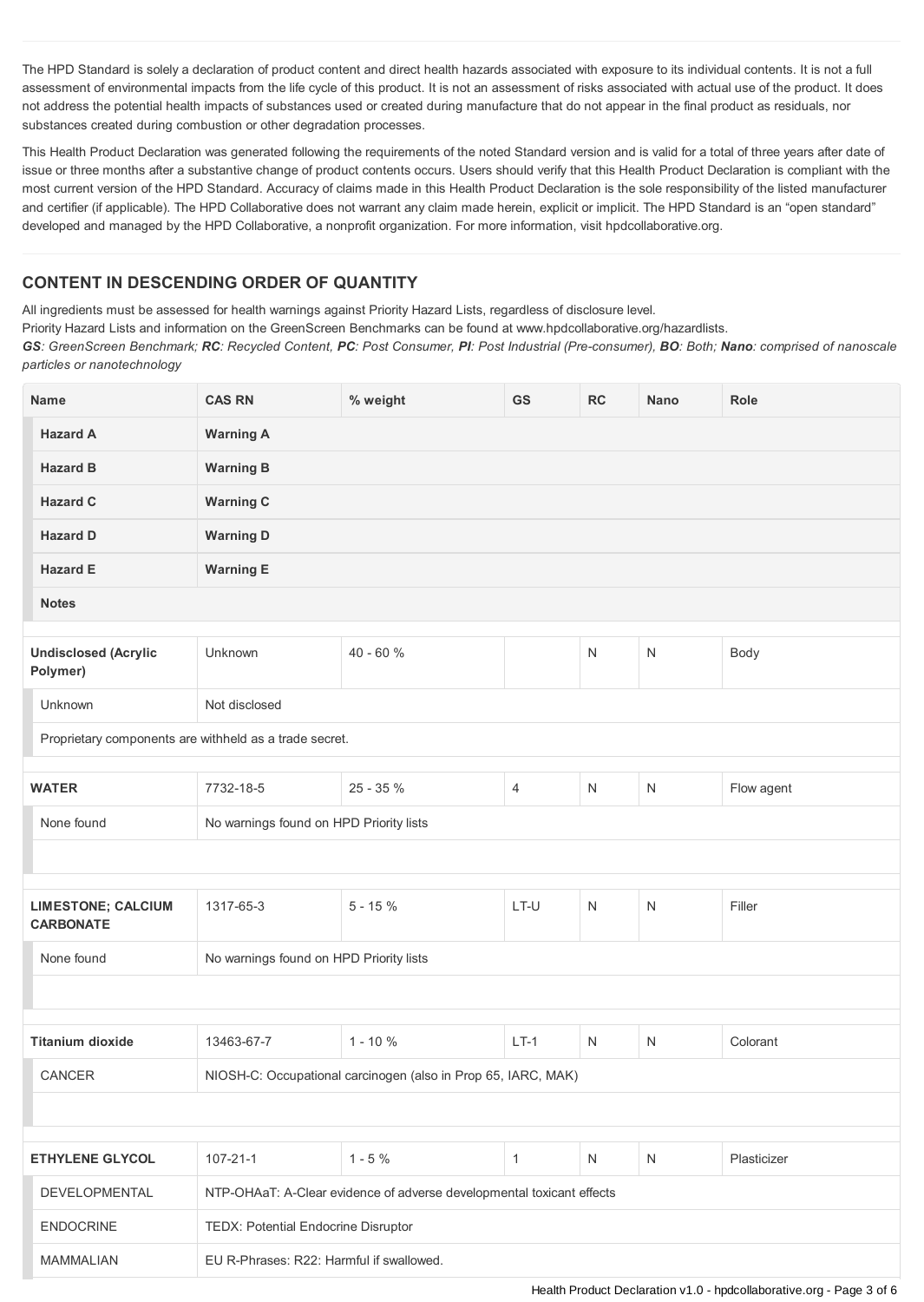| <b>STODDARD SOLVENT</b> | 8052-41-3                                                                                                                      | $0.75 - 1.25 \%$                                                                                                                                                  | $LT-1$ | N | N | Thinning agent |  |
|-------------------------|--------------------------------------------------------------------------------------------------------------------------------|-------------------------------------------------------------------------------------------------------------------------------------------------------------------|--------|---|---|----------------|--|
| CANCER                  |                                                                                                                                | EU CMR (1): Carcinogen Category 2 - Substances which should be regarded as if they are carcinogenic to man (also in<br>EU R-Phrases, EU H-Statements, EU CMR (2)) |        |   |   |                |  |
| <b>GENE MUTATION</b>    |                                                                                                                                | EU R-Phrases: R46: May cause heritable genetic damage. (also in EU H-Statements, EU CMR (2))                                                                      |        |   |   |                |  |
| <b>MAMMALIAN</b>        |                                                                                                                                | EU H-Statements: H304: May be fatal if swallowed and enters airways                                                                                               |        |   |   |                |  |
| ORGAN TOXICANT          |                                                                                                                                | EU H-Statements: H372 Causes damage to organs through prolonged or repeated exposure                                                                              |        |   |   |                |  |
| <b>MULTIPLE</b>         |                                                                                                                                | VwVwS: Class 2 Hazard to Waters                                                                                                                                   |        |   |   |                |  |
|                         |                                                                                                                                |                                                                                                                                                                   |        |   |   |                |  |
|                         |                                                                                                                                |                                                                                                                                                                   |        |   |   |                |  |
| <b>QUARTZ</b>           | 14808-60-7                                                                                                                     | $0.1 - 1\%$                                                                                                                                                       | $LT-1$ | N | N | Impurity       |  |
| CANCER                  | IARC: Group 1: Agent is carcinogenic to humans - inhaled from occupational sources (also in NIOSH-C, MAK, NTP-RoC,<br>Prop 65) |                                                                                                                                                                   |        |   |   |                |  |
|                         |                                                                                                                                |                                                                                                                                                                   |        |   |   |                |  |

## **CERTIFICATIONS AND COMPLIANCE**

**Certifying Party** = First: Manufacturer's self-declaration; Second: Verification by trade association or other interested party; Third: Verification by independent certifier (ideal).

**Applicable facilities** = Manufacturing sites to which testing applies.

| <b>Type</b>          | <b>Standard or Certification</b> |                   |                    | <b>Certifier or Laboratory</b> |  |  |
|----------------------|----------------------------------|-------------------|--------------------|--------------------------------|--|--|
|                      | <b>Certifying Party</b>          | <b>Issue Date</b> | <b>Expiry Date</b> | <b>Certificate URL</b>         |  |  |
|                      | <b>Applicable Facilities</b>     |                   |                    |                                |  |  |
|                      | <b>Notes</b>                     |                   |                    |                                |  |  |
|                      |                                  |                   |                    |                                |  |  |
| <b>VOC Emissions</b> | N/A                              |                   |                    |                                |  |  |
|                      |                                  |                   |                    |                                |  |  |
|                      |                                  |                   |                    |                                |  |  |
|                      |                                  |                   |                    |                                |  |  |
|                      |                                  |                   |                    |                                |  |  |
| VOC Content          | Not tested                       |                   |                    |                                |  |  |
|                      |                                  |                   |                    |                                |  |  |
|                      |                                  |                   |                    |                                |  |  |
|                      |                                  |                   |                    |                                |  |  |
|                      |                                  |                   |                    |                                |  |  |
| Recycled Content     | Not tested                       |                   |                    |                                |  |  |
|                      |                                  |                   |                    |                                |  |  |
|                      |                                  |                   |                    |                                |  |  |
|                      |                                  |                   |                    |                                |  |  |
|                      |                                  |                   |                    |                                |  |  |
| Other                |                                  |                   |                    |                                |  |  |
|                      |                                  |                   |                    |                                |  |  |
|                      |                                  |                   |                    |                                |  |  |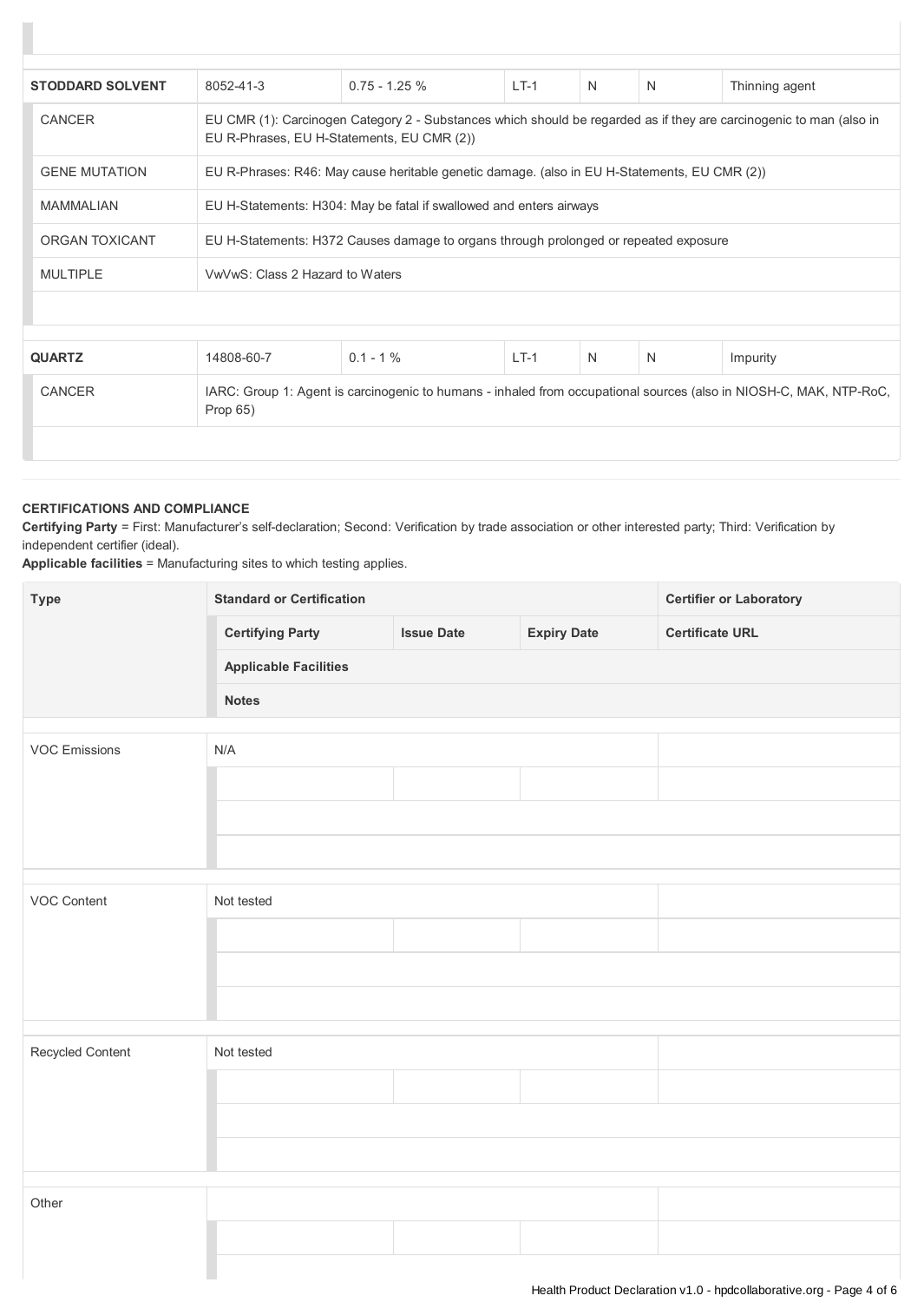| <b>ACCESSORY MATERIALS</b><br>This section is for additional products required by warranty or recommended by the manufacturer for installation (such as adhesives, fasteners, or factory<br>coatings) or for maintenance, cleaning, or operations. Refer to Health Product Declarations, published separately, for a complete view of these products.<br>Note: This declaration is not intended to address hazards of the installation process.                                            |                                                               |  |  |  |
|--------------------------------------------------------------------------------------------------------------------------------------------------------------------------------------------------------------------------------------------------------------------------------------------------------------------------------------------------------------------------------------------------------------------------------------------------------------------------------------------|---------------------------------------------------------------|--|--|--|
| <b>Required or Recommended Product</b>                                                                                                                                                                                                                                                                                                                                                                                                                                                     | <b>URL for Companion Health</b><br><b>Product Declaration</b> |  |  |  |
| Condition when required or recommended and/or other notes                                                                                                                                                                                                                                                                                                                                                                                                                                  |                                                               |  |  |  |
| DuPont™ Tyvek® Fluid Applied WB (VOC 25.00 g/L)                                                                                                                                                                                                                                                                                                                                                                                                                                            |                                                               |  |  |  |
| DuPont™ Tyvek® Fluid Applied Weather Barrier Systems provide water and fluid applied air barrier protection designed for the unique demands of<br>heavy commercial construction projects.                                                                                                                                                                                                                                                                                                  |                                                               |  |  |  |
| DuPont™ Flashing Tape                                                                                                                                                                                                                                                                                                                                                                                                                                                                      |                                                               |  |  |  |
| DuPont™ Flashing Tape helps protect the heads and jambs of rectangular doors and windows from air and water intrusion. Wind-driven rain and<br>outdoor air can find their way into walls around windows and doors. By helping to seal the building envelope, self-adhered DuPont™ Flashing Tape can<br>help reduce the risk of water damage, increase building comfort, and improve energy efficiency.                                                                                     |                                                               |  |  |  |
| DuPont™ Tyvek® Fluid Applied Flashing: Brush (VOC 25.00 g/L)                                                                                                                                                                                                                                                                                                                                                                                                                               |                                                               |  |  |  |
| A high quality, lower viscosity fluid applied flashing that can be brushed on for improved protection of complex window openings including effective<br>application around recessed windows.                                                                                                                                                                                                                                                                                               |                                                               |  |  |  |
| DuPont™ Tyvek®; DuPont™ Tyvek® CommercialWrap®; DuPont™ Tyvek® CommercialWrap® D; DuPont™ Tyvek®<br>StuccoWrap®; DuPont™ Tyvek® HomeWrap®; DuPont™ Tyvek® DrainWrap™                                                                                                                                                                                                                                                                                                                       |                                                               |  |  |  |
| There are many Tyvek® product types to meet your building protection, durability and aesthetic needs, including the products listed.                                                                                                                                                                                                                                                                                                                                                       |                                                               |  |  |  |
| DuPont™ Tyvek® Wrap Caps                                                                                                                                                                                                                                                                                                                                                                                                                                                                   |                                                               |  |  |  |
| DuPont™ Tyvek® Wrap Caps are the recommended fastening method for DuPont™ Weatherization Systems. They provide additional protection around<br>fastener penetrations and increases fastener-holding power.                                                                                                                                                                                                                                                                                 |                                                               |  |  |  |
| DuPont™ Tyvek® ThermaWrap™ R5.0                                                                                                                                                                                                                                                                                                                                                                                                                                                            |                                                               |  |  |  |
| DuPont™ Tyvek® ThermaWrap™ R5.0 offers the air and water management benefits of all DuPont™ Tyvek® weather barriers with an insulation R-value<br>of 5.0. Compared to other exterior insulation products, the unique structure of Tyvek® ThermaWrap™ R5.0 allows any moisture that may get inside the<br>wall to evaporate and the moisture vapor to escape to the outside, helping to prevent the accumulation of water in the wall and reducing the chance for<br>water damage and mold. |                                                               |  |  |  |
| DuPont™ StraightFlash™ VF                                                                                                                                                                                                                                                                                                                                                                                                                                                                  |                                                               |  |  |  |
| StraightFlash™ VF integrates easily with other DuPont weatherization products, including Tyvek® air and water barriers to help seal the building<br>envelope. By protecting against water intrusion, StraightFlash™ VF helps prevent water damage to windows, doors. In addition, it can keep water out of<br>wall systems and away from insulation helping to improve the insulation's durability and preserve its R-value.                                                               |                                                               |  |  |  |
| DuPont™ StraightFlash™                                                                                                                                                                                                                                                                                                                                                                                                                                                                     |                                                               |  |  |  |
| DuPont™ StraightFlash™ door and window flashing provides premium protection against water intrusion. By sealing vulnerable areas around openings,<br>StraightFlash™ can help improve the durability and energy efficiency of both homes and commercial structures.                                                                                                                                                                                                                         |                                                               |  |  |  |

The best seam tape for sealing DuPont™ Tyvek® weather barriers against air and water in both residential and commercial construction. Finish the building envelope with a superior seam tape – DuPont™ Tyvek® Tape.